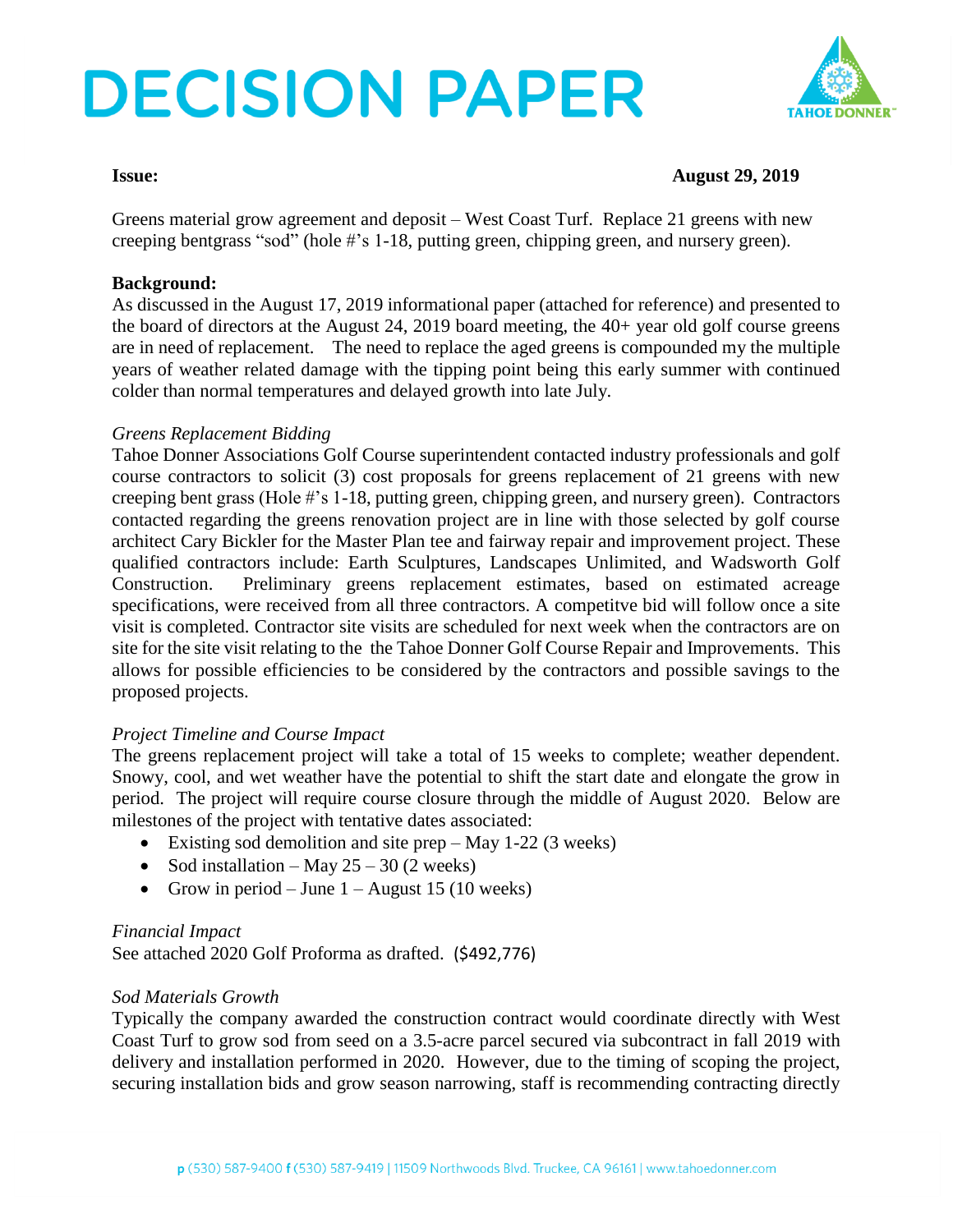# **DECISION PAPER**



with West Coast Turf in order to ensure the acres, seed, and planting occurs on time. A 30% sod materials cost deposit is required now with payment in full upon delivery of the sod in 2020.

West Coast Turf is the only viable supplier option for the following reasons:

Only company with the capacity to accommodate our need of securing a field and growing specific cultivars of bentgrass suitable to our area

- Best in the turf cultivating business with highest quality turf available and only vendor with the ability to deliver volume sod needed for project and supply highly experienced install crews.
- Any golf course construction contractor in the state uses West Coast Turf for renovations based on their reputation, ability to deliver a high quality product, and experience.
- Even if there were options available, West Coast Turf is the only option at this point due to time sensitive nature of the project.
- They are extremely reputable in the business. Tahoe Donner has a long term successful relationship dating back to Tee and Bunker project 2003-2007, with proven positive results in service and product quality that they stand behind.
- Most time efficient and cost effective due to size of company and available crops

Staff is recommending:

- 1. Consider authorizing the General Manager to execute on the West Coast Turf material grow agreement totaling \$231,800 (RRF 2020, and Accelerated RRF for deposit below) for growing sod for the replacement of 21 greens with new creeping bentgras (hole  $\#$ 's 1-18, putting green, chipping green, and nursery green).
- 2. Of the total above, consider the acceleration of Replacement Reserve Funds Capital with a 2019 budget not to exceed \$69,540 for the required 30% sod materials deposit to secure the 3.5 acre parcel and begin the field prep and seeding process.

### **Options:**

- 1. Greens Material Grow Agreement
	- a. Consider authorizing the General Manager to execute on the West Coast Turf material grow agreement totaling \$231,800 for growing sod for the replacement of 21 greens with new creeping bentgras (hole #'s 1-18, putting green, chipping green, and nursery green).
	- b. Consider the acceleration of Replacement Reserve Funds Capital with a budget not to exceed \$69,540 for the required 30% sod materials deposit to secure the 3.5 acre parcel and begin the field development and seeding process.
- 2. Not approve the Greens replacment and continue operating as current.